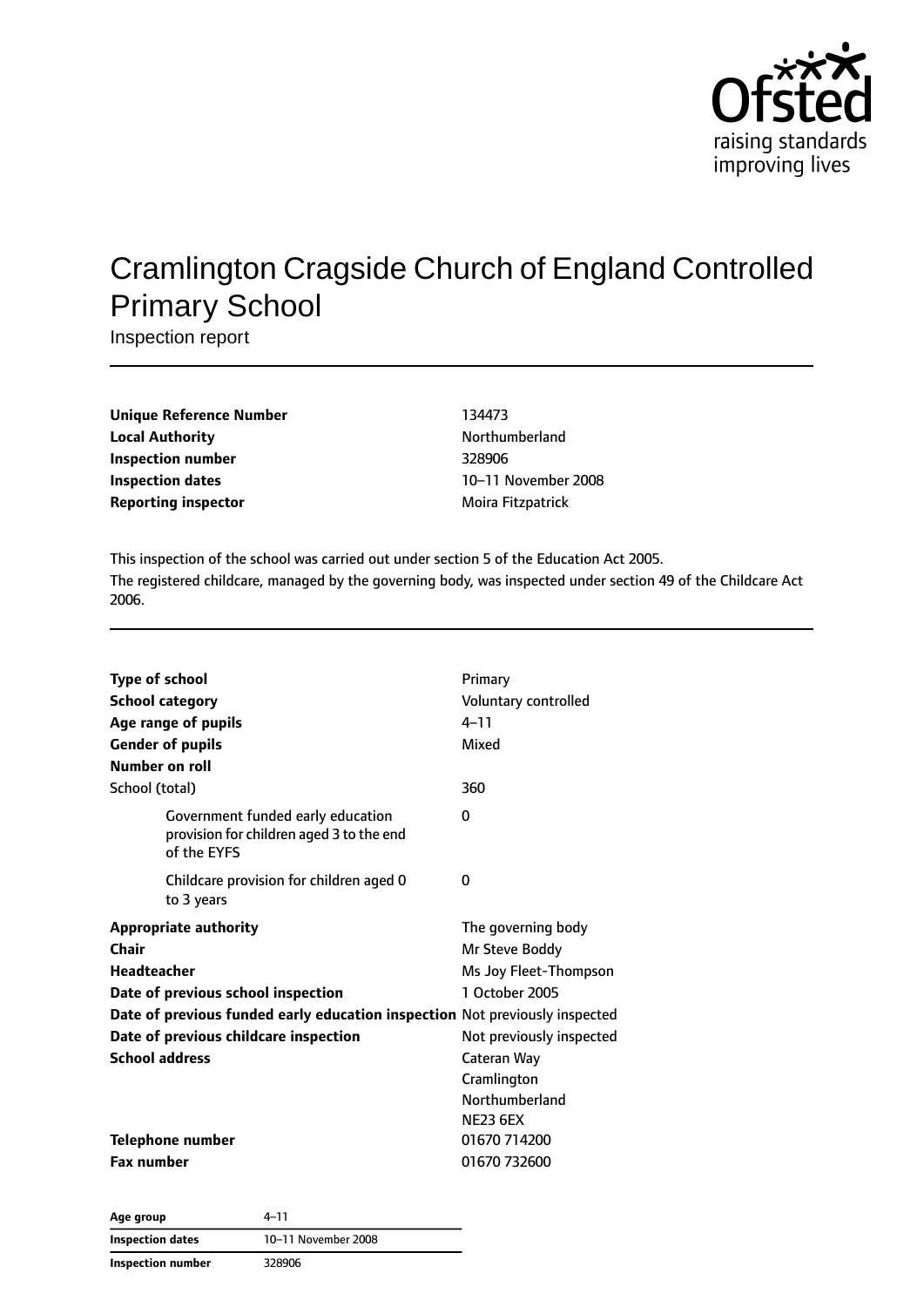© Crown copyright 2008

.

#### Website: www.ofsted.gov.uk

This document may be reproduced in whole or in part for non-commercial educational purposes, provided that the information quoted is reproduced without adaptation and the source and date of publication are stated.

Further copies of this report are obtainable from the school. Under the Education Act 2005, the school must provide a copy of this report free of charge to certain categories of people. A charge not exceeding the full cost of reproduction may be made for any other copies supplied.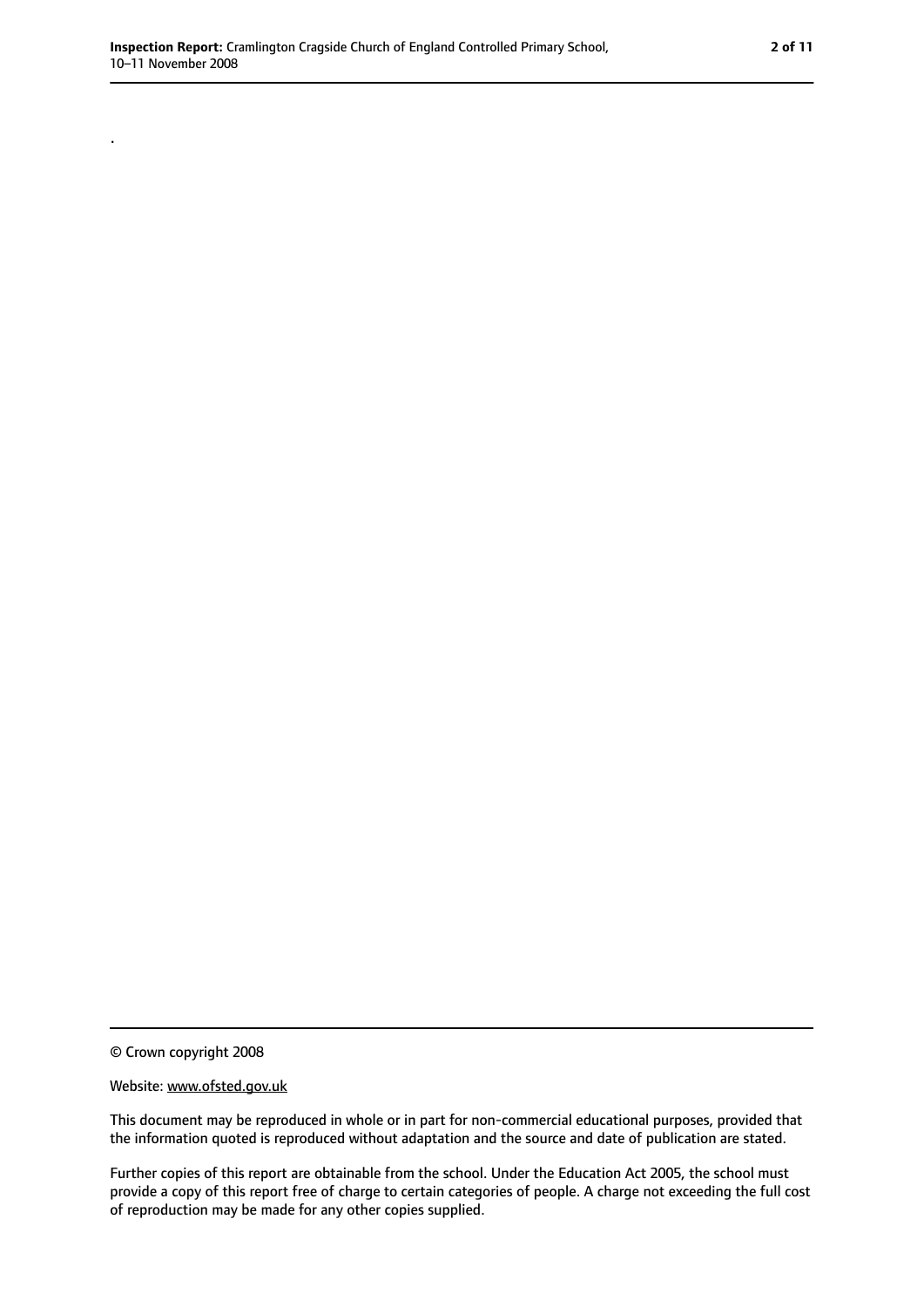## **Introduction**

The inspection was carried out by three Additional Inspectors.

### **Description of the school**

The school has been subject to reorganisation since the last inspection and has been transformed from a first school to a primary school. It has doubled in size and is much larger than average. Pupils of all ages, from Reception to Year 6 have joined the school since the last inspection due to local reorganisation. The current Year 6 is the first group of pupils to reach this age group since the school was reorganised. Nearly all pupils are from White British heritage. The proportion of pupils eligible for free school meals is below average. The proportion of pupils with learning difficulties and/or disabilities has increased since the last inspection and is now above average. The proportion of pupils with a statement of special educational needs is very high and includes pupils who have either learning, social and emotional or medical needs. Changes in the nature of the school's intake have resulted in lower levels of skills and development on entry to the Reception class. The school holds a number of awards including the Healthy School Award, the Activemark and Investors in People.

Currently, school accommodation is very cramped owing to the rapid expansion in pupil numbers. The school will transfer to a new site in the spring of 2009. Since the last inspection there has been an unusually high rate of staff absence, including that of senior staff. The local authority has been providing intensive support for the school since January 2008 and is continuing to do so.

### **Key for inspection grades**

| Grade 1 | Outstanding  |
|---------|--------------|
| Grade 2 | Good         |
| Grade 3 | Satisfactory |
| Grade 4 | Inadequate   |
|         |              |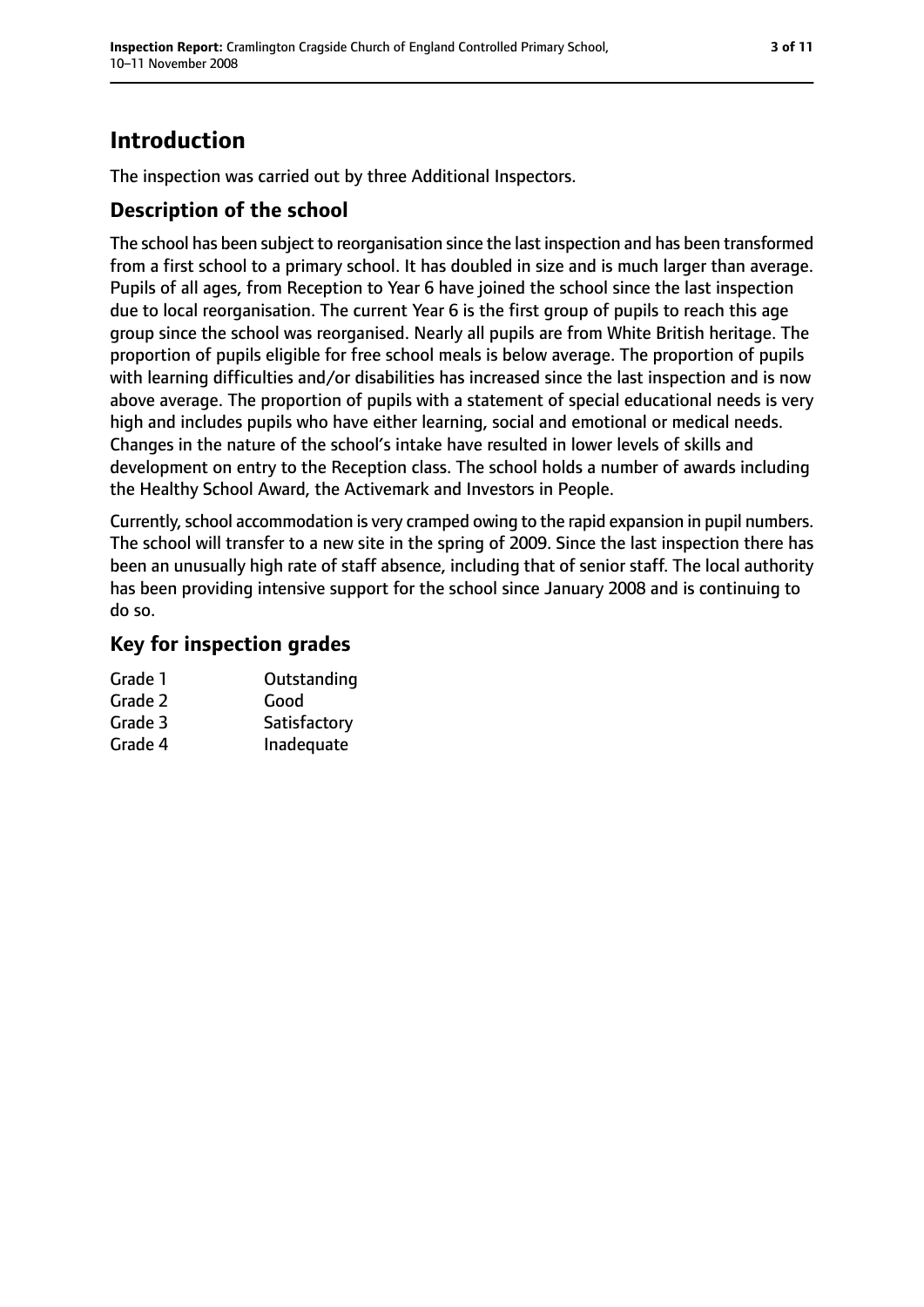## **Overall effectiveness of the school**

#### **Grade: 4**

In accordance with section 13 (3) of the Education Act 2005, HMCI is of the opinion that this school requires special measures because it is failing to give its pupils an acceptable standard of education and the persons responsible for leading, managing or governing the school are not demonstrating the capacity to secure the necessary improvement.

Standards are well below average and pupils' achievement is inadequate. The school's results in national assessments at the end of Year 2 have declined steadily in recent years. While unvalidated results for the 2008 national assessments showed a slight rise in performance in writing and mathematics, current standards in these subjects in Year 2 are well below expectations for the age of the pupils. Pupils do not make enough progress during Years 3 to 6, because there is not enough recognition of the impact of gaps in their learning and the assessment of their learning is too often inaccurate. Pupils' attainment in reading, writing and mathematics in the current Year 6 is well below what is expected for their age. Pupils with learning difficulties and/or disabilities make significantly less progress than similar pupils in other schools and their standards are very low.

Pupils' progress has deteriorated because teaching and the curriculum are inadequate and do not meet the needs of all pupils. Inaccuracies in the assessment of pupils' work present a significant barrier to good learning. Too often, in both key stages, lower attaining pupils and those with learning difficulties and/or disabilities are set work that is too difficult for them to tackle independently; they then become passive and do not complete tasks. Since the beginning of 2008, the local authority has taken action to improve the quality of teaching and the curriculum by providing much needed training and support for staff. However, it is too soon to measure the impact of this support on pupils' achievement.

Pupils' personal development is satisfactory. There are some good features such as their behaviour and relationships, the contribution they make to the community and their attitudes to a healthy lifestyle. While attendance has improved this year it is still well below average at 92.6%. Pastoral care for pupils is good. Staff are alert to any changes in mood or behaviour and quickly offer help. Support and guidance for learning are improving but are not yet used consistently by all staff; new systems introduced by the local authority have not yet had time to have an impact on learning.

School leaders have not responded quickly enough to manage changes in the school and tackle areas for improvement. High staff turnover and staff absence have contributed to the slow progress made. There has been too little direction from school leaders to ensure that the school gathers a sharp picture of its strengths and where improvement is needed. All staff responded positively to support from the local authority to help the school identify areas for improvement at the beginning of the year. However, school self-evaluation is not accurate and senior leaders perceive the school to be more effective than it is. For example, they do not have an accurate enough picture of pupils' underachievement because of inaccurate and over-generous assessment. Recently appointed middle leaders are not used effectively to identify where staff and pupils need support and guidance to improve. The school has not made enough improvement since the last inspection, even when taking into account the significant changes in its nature and the staffing difficulties it has had to manage. Value for money is inadequate.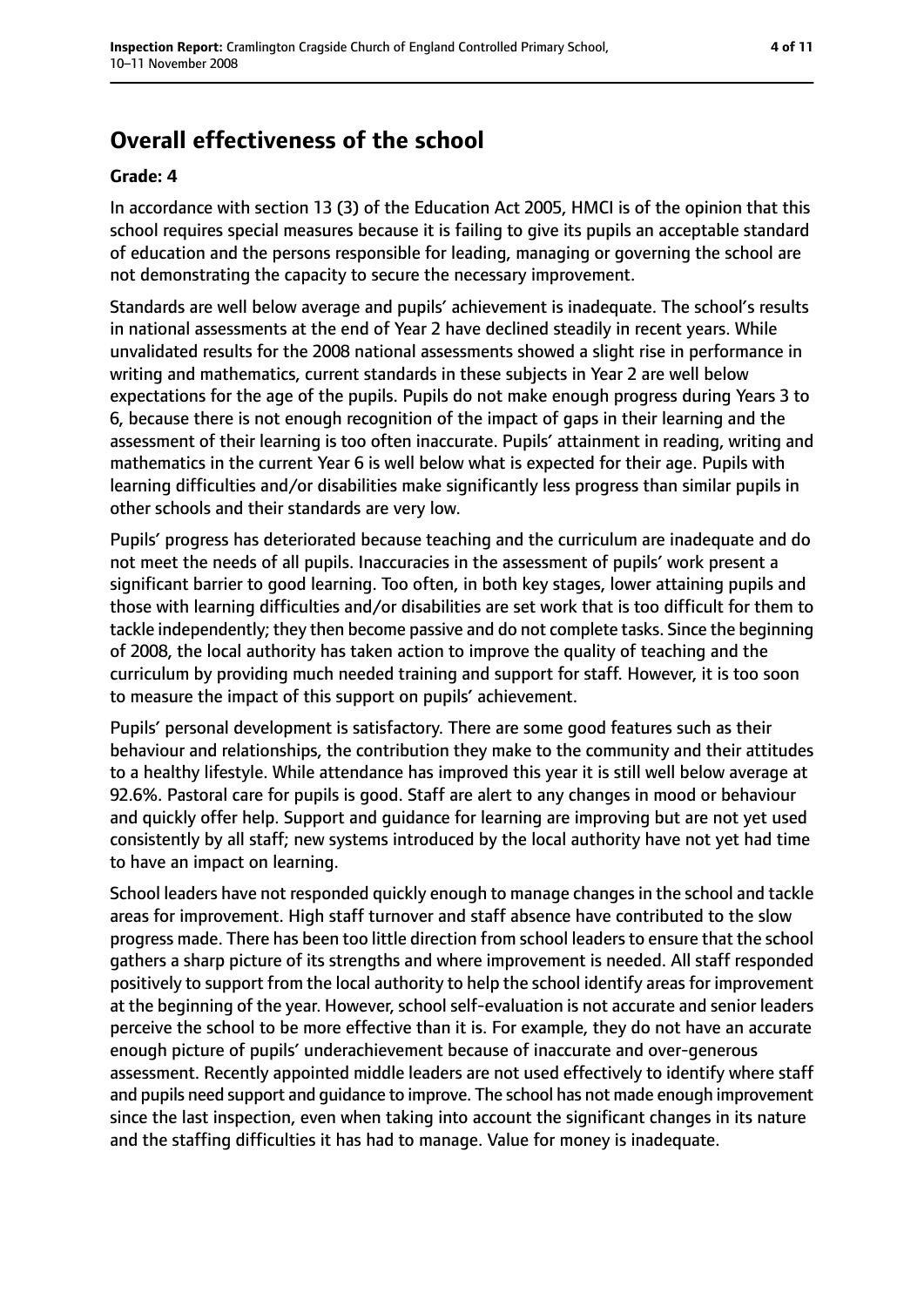## **Effectiveness of the Early Years Foundation Stage**

#### **Grade: 3**

Provision and achievement are satisfactory. Children begin the Reception year with skills that are below those typical for their age. By the time they join Year 1 they have made satisfactory progress but their skills are still below those expected for their age; in reading and writing they are well below those seen nationally. Staff ensure that children feel safe and secure through following well established routines. Children quickly develop the confidence to make choices about their learning and work independently, because staff place strong emphasis on developing their personal and social skills. There is a good balance of teacher-led and child-led activity. Teaching is satisfactory and some good features are developing as recently appointed staff gain experience of the age group and the curriculum needs of the children. Staff make regular assessments of children's progress and these are becoming more accurate as a result of local authority guidance. Children are well cared for and very good care is given to children with specific needs. Outdoor provision is inadequate for the number of children in the Reception classes. Access is restricted and, because the space is too small, there is not enough scope for a wide range of learning activities outdoors. Resources for learning are limited and have not kept pace with the rapid rise in numbers in the Early Years Foundation Stage unit. Leadership and management are satisfactory.

### **What the school should do to improve further**

- Raise standards in reading, writing and mathematics and ensure that the curriculum is planned to cater for the needs of all pupils in these subjects.
- Ensure that senior leaders and governors monitor and evaluate the school efficiently and give more direction to the work of middle managers.
- Improve the accuracy of assessment of learning and ensure that this information is used effectively to set appropriately challenging targets for pupils.
- Provide enough space for children now in Reception to learn effectively outdoors in all areas of the curriculum.
- Improve attendance.

## **Achievement and standards**

#### **Grade: 4**

Standards are well below average and pupils' achievement is inadequate. Results in national assessments at the end of Year 2 in reading, writing and mathematics have declined in the last three years from well above average to below. The work of pupils now in Key Stage 1 and lower Key Stage 2 reflects standards that are well below average and confirm that pupils' progress is inadequate. By Year 6, pupils' attainment is still well below what is expected for their age and there are significant gaps in pupils' learning. Inspection evidence shows that the school is not on course to meet the challenging targets that have been set for the end of the year.

Although many average and above average ability pupils are making satisfactory progress this term, these pupils are not reaching the standards of which they are capable. This is because the school has not accurately assessed gaps in their learning caused by interrupted teaching in recent years. Lower attaining pupils and pupils with learning difficulties and/or disabilities make the least progress because their needs are not accurately assessed in many classes.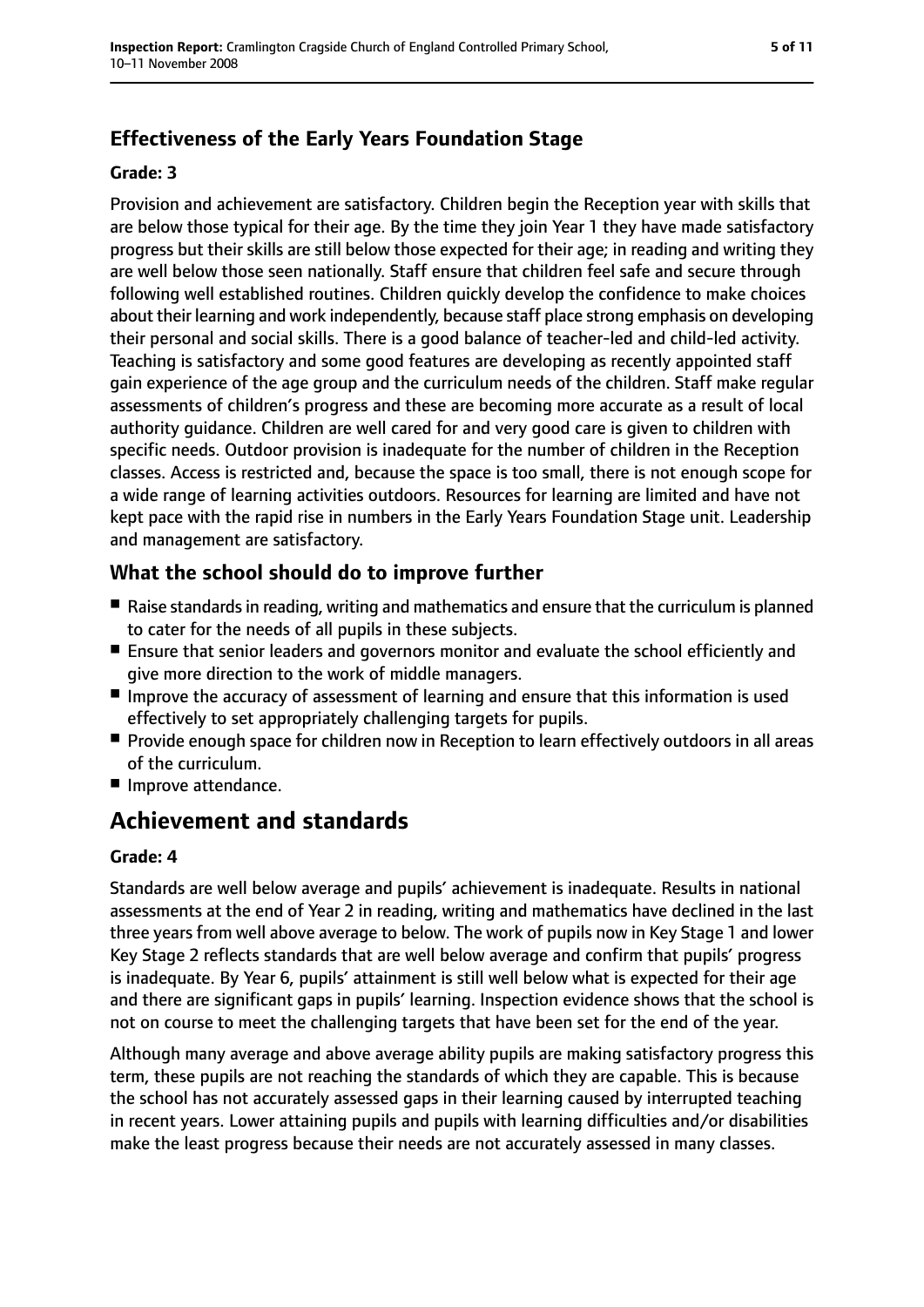## **Personal development and well-being**

#### **Grade: 3**

Pupils' personal development and well-being are satisfactory. Pupils are friendly, open and courteous and make their own important contribution to the good relationships which exist in school. During the inspection, the behaviour of pupils was good and in discussion they showed a good understanding of a healthy lifestyle and how to achieve it. Attendance rates, though slightly improved this year, are well below the national average. Pupils' spiritual, moral, social and cultural development is satisfactory and, through fundraising and in other ways, they make a good contribution to the school and wider community. The school council is a lively and valuable body in which pupils learn to undertake responsibilities within the school and make valuable suggestions for improvements. Pupils say they enjoy coming to school and feel safe, and they behave responsibly towards one another. Although there are some interesting links with local business, pupils' longer-term preparation for life after school is hampered by the low standard of the basic skills of a significant minority.

## **Quality of provision**

## **Teaching and learning**

#### **Grade: 4**

Teaching and learning are inadequate. Despite examples of good and satisfactory teaching seen during the inspection, significant numbers of pupils across the school do not make enough progress to achieve as well as they should. Pupils' learning is not secure because the assessment of their learning is not accurate enough. Senior managers give staff unrealistic targets for improvement for many pupils, especially those with learning difficulties and/or disabilities. This often leads to the work being pitched too high for these pupils, who fail to make progress as a result. Staff develop good relationships with pupils and, as a number of pupils said, they want to work hard to please their teachers. Staff give much praise and make constructive comments to pupils on where to improve. Where teaching makes good use of knowledge of pupils' needs, activities are planned that allow pupils to work independently and at their own best pace. In such lessons, learning is secure, progress is good and pupils are delighted with their success. Teaching assistants play an important part in supporting pupils' learning and work well alongside teachers.

#### **Curriculum and other activities**

#### **Grade: 4**

The provision for English and mathematics is inadequate because the curriculum is not sufficiently adapted for lower attaining pupils and those with learning difficulties and/or disabilities, who together form a high proportion of the school. This results in a significant proportion of pupils not making enough progress in developing their basic skills. Consequently they lack the confidence and skills to learn independently. Provision for information and communication technology is satisfactory and caters appropriately for pupils of all abilities. Other aspects of the curriculum are satisfactory and provide a sound base for extending pupils' learning through out of school clubs, visits and visitors. The school provides a range of extra-curricular activities in sport, music and art which give pupils the opportunity to develop special interests and talents. Provision for personal social and health education ensures that pupils have a good understanding of healthy lifestyles and how to stay safe. Links with local business help pupils learn about the world of work and develop their team skills.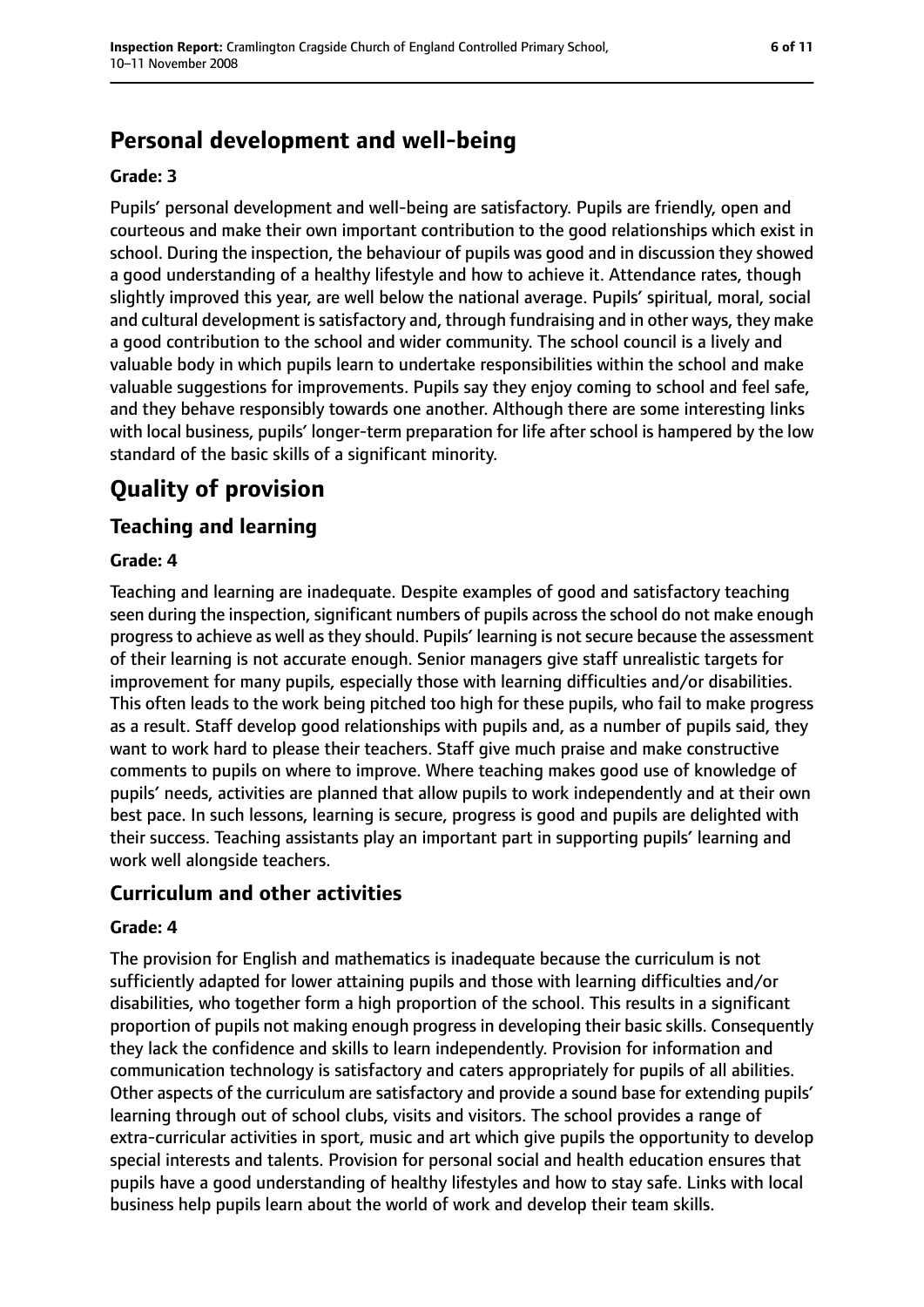## **Care, guidance and support**

#### **Grade: 3**

Pupils feel safe and secure in school and are confident that staff will resolve any problems they have. This is because staff form good relationships with them and with their parents and get to know them well. Parents praise staff for the way they care for their children. All safeguarding, child protection and health and safety requirements are in place.

The school makes good links with the parents of pupils with learning difficulties and/or disabilities; several expressed their appreciation of the support they are given to help their children succeed. Pupils with specific medical needs receive very good care from their support assistants. Assessment systems are developing well with the support of the local authority, though they are not yet embedded enough to have a significant impact on pupils' progress. While marking gives guidance on what to improve, too often the tasks that are set for many pupils do not provide the necessary small steps they need for secure progression.

## **Leadership and management**

#### **Grade: 4**

Leadership and management are inadequate and the school lacks the capacity to improve. Senior leaders do not tackle known weaknesses with sufficient urgency and actions taken to bring about improvement from within the school are not rigorous enough. There is not enough delegation of responsibility and accountability to middle leaders to allow them to effectively monitor and evaluate the work of the school. They are not provided with a clear schedule for their work, nor are they given enough time away from their teaching duties to allow them to identify and remedy weaknesses in a short timescale. The leadership and staff of the school have responded positively to external support and advice to secure improvement in the quality of teaching and the curriculum. However, it is too early to measure the impact of this support on pupils' achievement. The governing body has challenged the school over standards and provision and has fully supported the intervention of the local authority this year, but governors do not have enough first-hand information about the school to have a sharp understanding of its weaknesses. School self-evaluation is inaccurate, because there is not enough regular and rigorous monitoring of its work. The school's use of challenging targets is not based on secure enough assessment of pupils' learning. The school makes a satisfactory contribution to community cohesion through its links with parents, the church and in developing pupils' understanding of their role as caring citizens through charitable fundraising.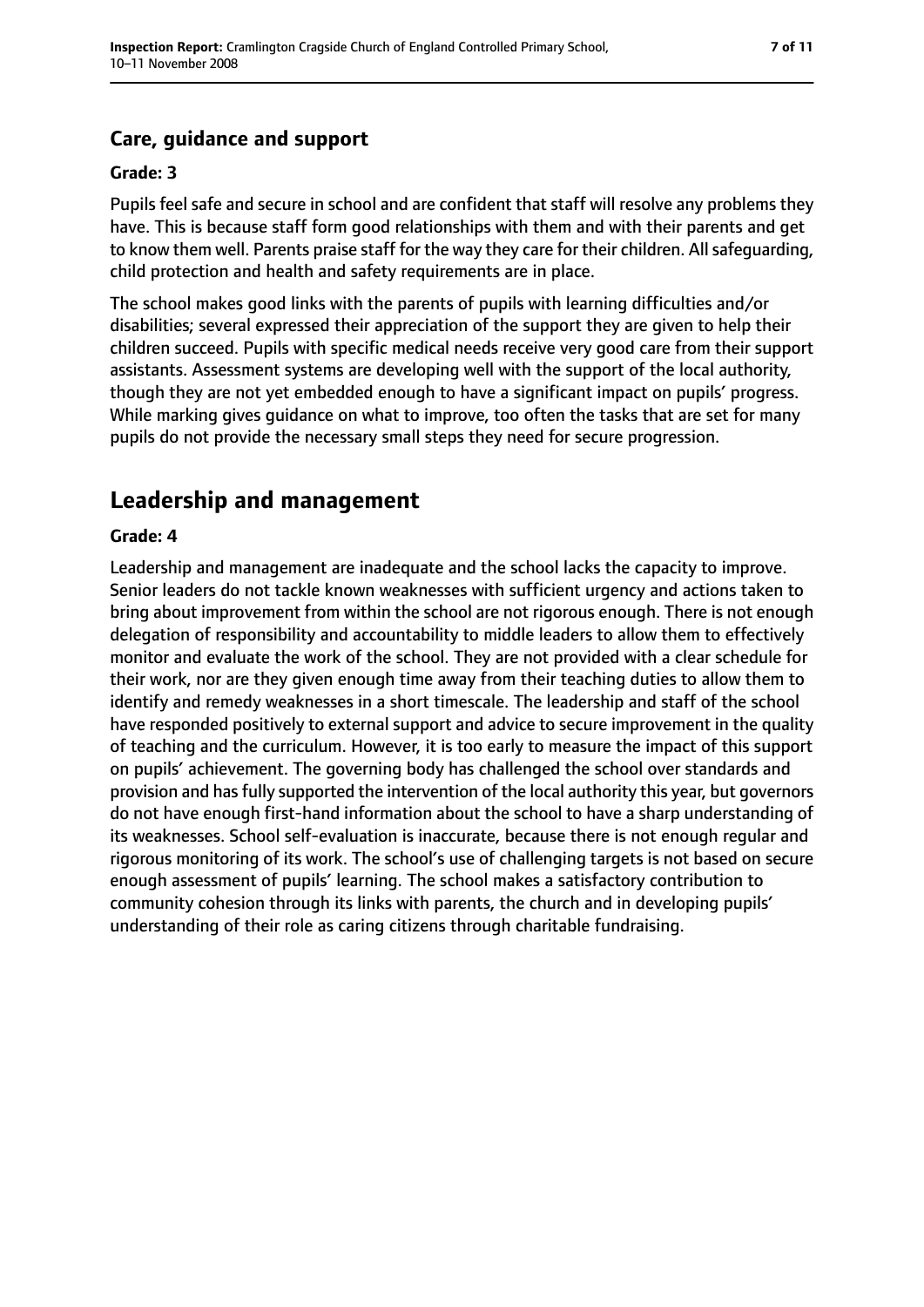**Any complaints about the inspection or the report should be made following the procedures set out in the guidance 'Complaints about school inspection', which is available from Ofsted's website: www.ofsted.gov.uk.**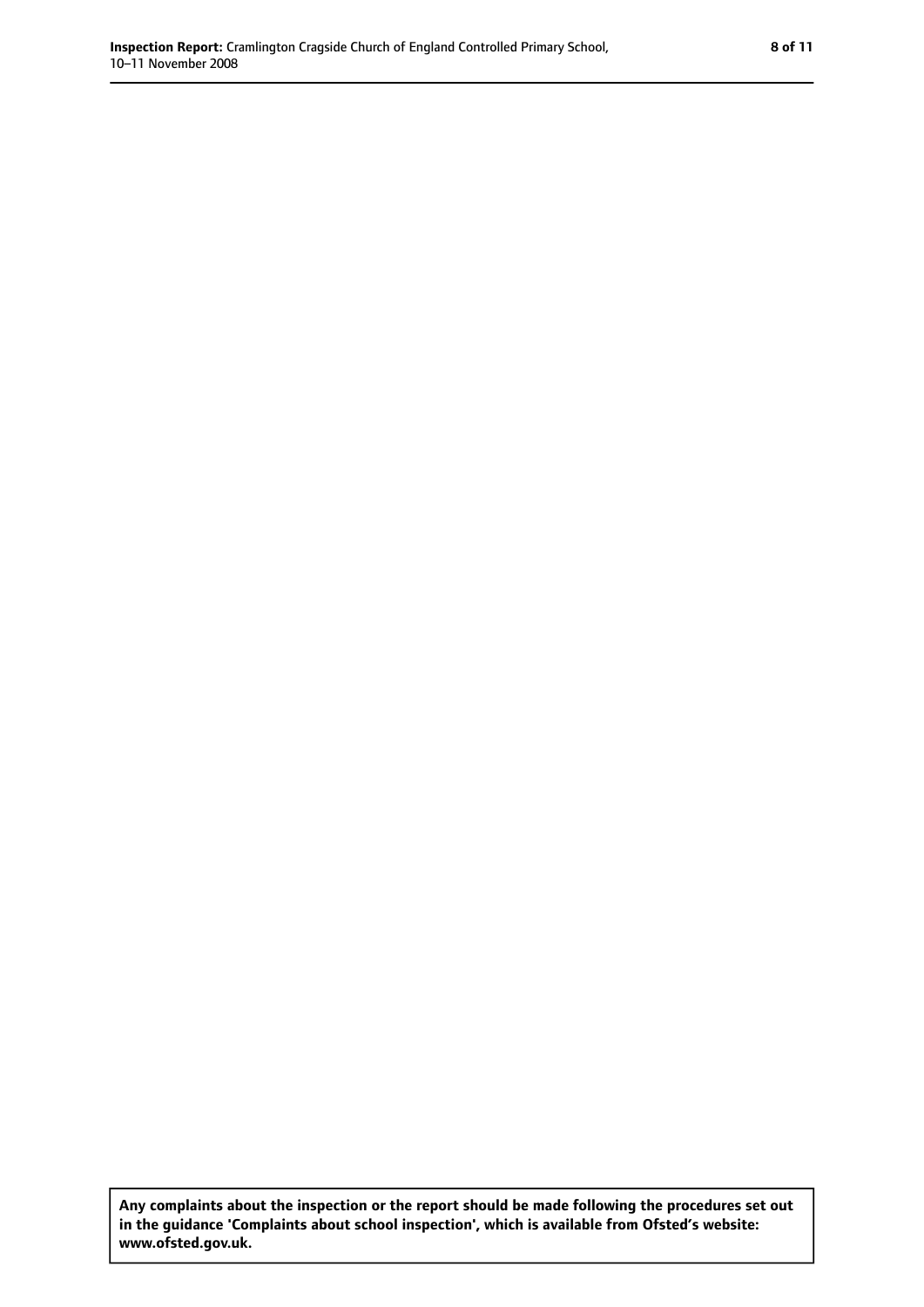| Key to judgements: grade 1 is outstanding, grade 2 good, grade 3 satisfactory, and | School  |
|------------------------------------------------------------------------------------|---------|
| grade 4 inadequate                                                                 | Overall |

### **Overall effectiveness**

| How effective, efficient and inclusive is the provision of<br>education, integrated care and any extended services in meeting the<br>needs of learners? | 4  |
|---------------------------------------------------------------------------------------------------------------------------------------------------------|----|
| Effective steps have been taken to promote improvement since the last<br>inspection                                                                     | No |
| How well does the school work in partnership with others to promote learners'<br>well being?                                                            | っ  |
| The capacity to make any necessary improvements                                                                                                         |    |

## **Effectiveness of the Early Years Foundation Stage**

| How effective is the provision in meeting the needs of children in the<br>EYFS?              |  |
|----------------------------------------------------------------------------------------------|--|
| How well do children in the EYFS achieve?                                                    |  |
| How good are the overall personal development and well-being of the children<br>in the EYFS? |  |
| How effectively are children in the EYFS helped to learn and develop?                        |  |
| How effectively is the welfare of children in the EYFS promoted?                             |  |
| How effectively is provision in the EYFS led and managed?                                    |  |

#### **Achievement and standards**

| How well do learners achieve?                                                                               |  |
|-------------------------------------------------------------------------------------------------------------|--|
| The standards <sup>1</sup> reached by learners                                                              |  |
| How well learners make progress, taking account of any significant variations<br>between groups of learners |  |
| How well learners with learning difficulties and/or disabilities make progress                              |  |

### **Annex A**

<sup>&</sup>lt;sup>1</sup>Grade 1 - Exceptionally and consistently high; Grade 2 - Generally above average with none significantly below average; Grade 3 - Broadly average to below average; Grade 4 - Exceptionally low.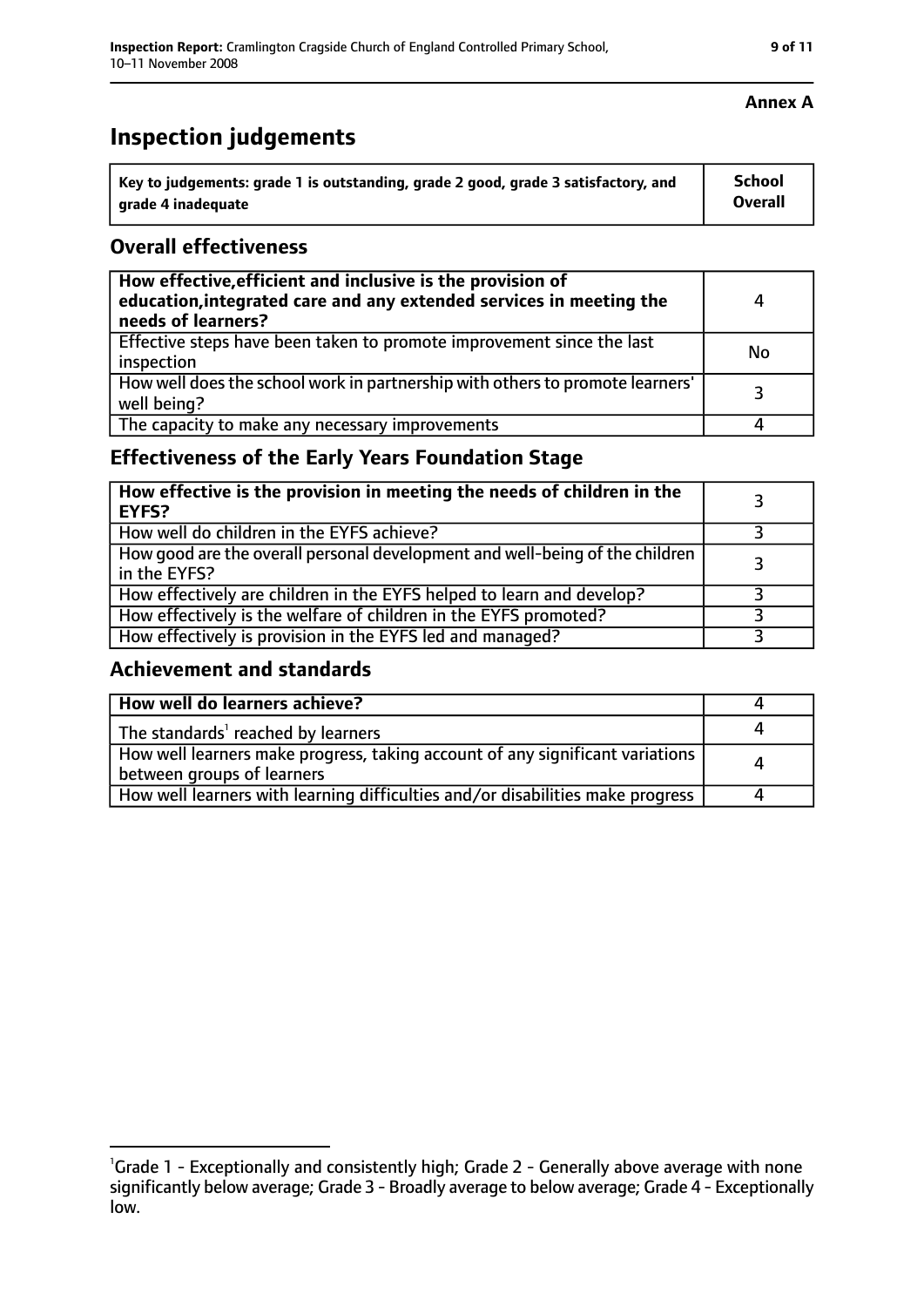## **Personal development and well-being**

| How good are the overall personal development and well-being of the<br>learners?                                 |   |
|------------------------------------------------------------------------------------------------------------------|---|
| The extent of learners' spiritual, moral, social and cultural development                                        |   |
| The extent to which learners adopt healthy lifestyles                                                            |   |
| The extent to which learners adopt safe practices                                                                |   |
| The extent to which learners enjoy their education                                                               |   |
| The attendance of learners                                                                                       |   |
| The behaviour of learners                                                                                        |   |
| The extent to which learners make a positive contribution to the community                                       |   |
| How well learners develop workplace and other skills that will contribute to<br>their future economic well-being | 4 |

## **The quality of provision**

| How effective are teaching and learning in meeting the full range of<br>learners' needs?              | Δ        |
|-------------------------------------------------------------------------------------------------------|----------|
| How well do the curriculum and other activities meet the range of needs and<br>interests of learners? | $\Delta$ |
| How well are learners cared for, quided and supported?                                                |          |

## **Leadership and management**

| How effective are leadership and management in raising achievement<br>and supporting all learners?                                              | 4         |
|-------------------------------------------------------------------------------------------------------------------------------------------------|-----------|
| How effectively leaders and managers at all levels set clear direction leading<br>to improvement and promote high quality of care and education | 4         |
| How effectively leaders and managers use challenging targets to raise standards                                                                 | 4         |
| The effectiveness of the school's self-evaluation                                                                                               | 4         |
| How well equality of opportunity is promoted and discrimination eliminated                                                                      | 4         |
| How well does the school contribute to community cohesion?                                                                                      | 3         |
| How effectively and efficiently resources, including staff, are deployed to<br>achieve value for money                                          | 4         |
| The extent to which governors and other supervisory boards discharge their<br>responsibilities                                                  | 4         |
| Do procedures for safequarding learners meet current government<br>requirements?                                                                | Yes       |
| Does this school require special measures?                                                                                                      | Yes       |
| Does this school require a notice to improve?                                                                                                   | <b>No</b> |